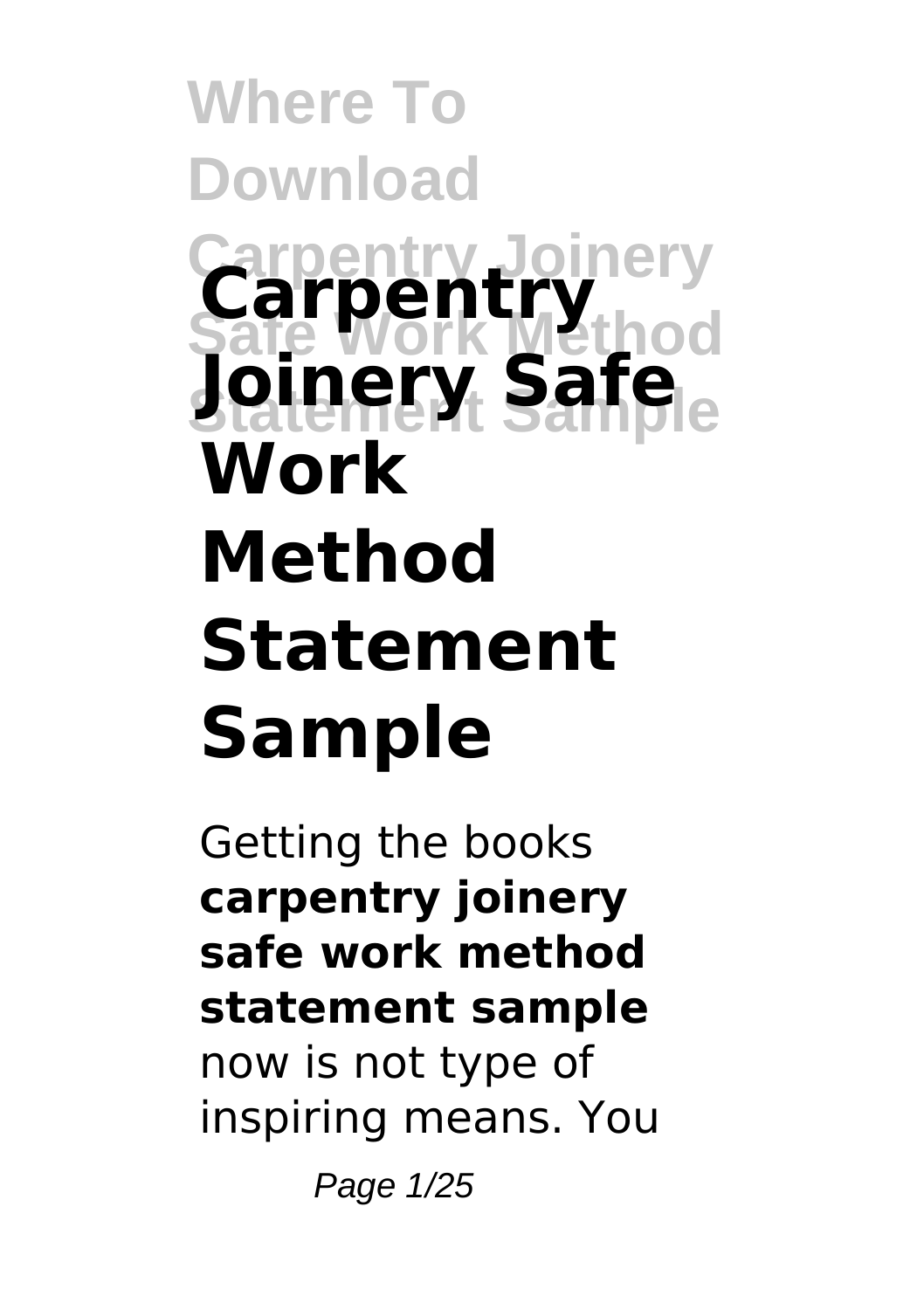**Could not unaided ery** going similar to ebook Equection or library or<br>borrowing from your collection or library or links to contact them. This is an unquestionably easy means to specifically acquire lead by on-line. This online publication carpentry joinery safe work method statement sample can be one of the options to accompany you afterward having other time. <sub>Page 2/25</sub>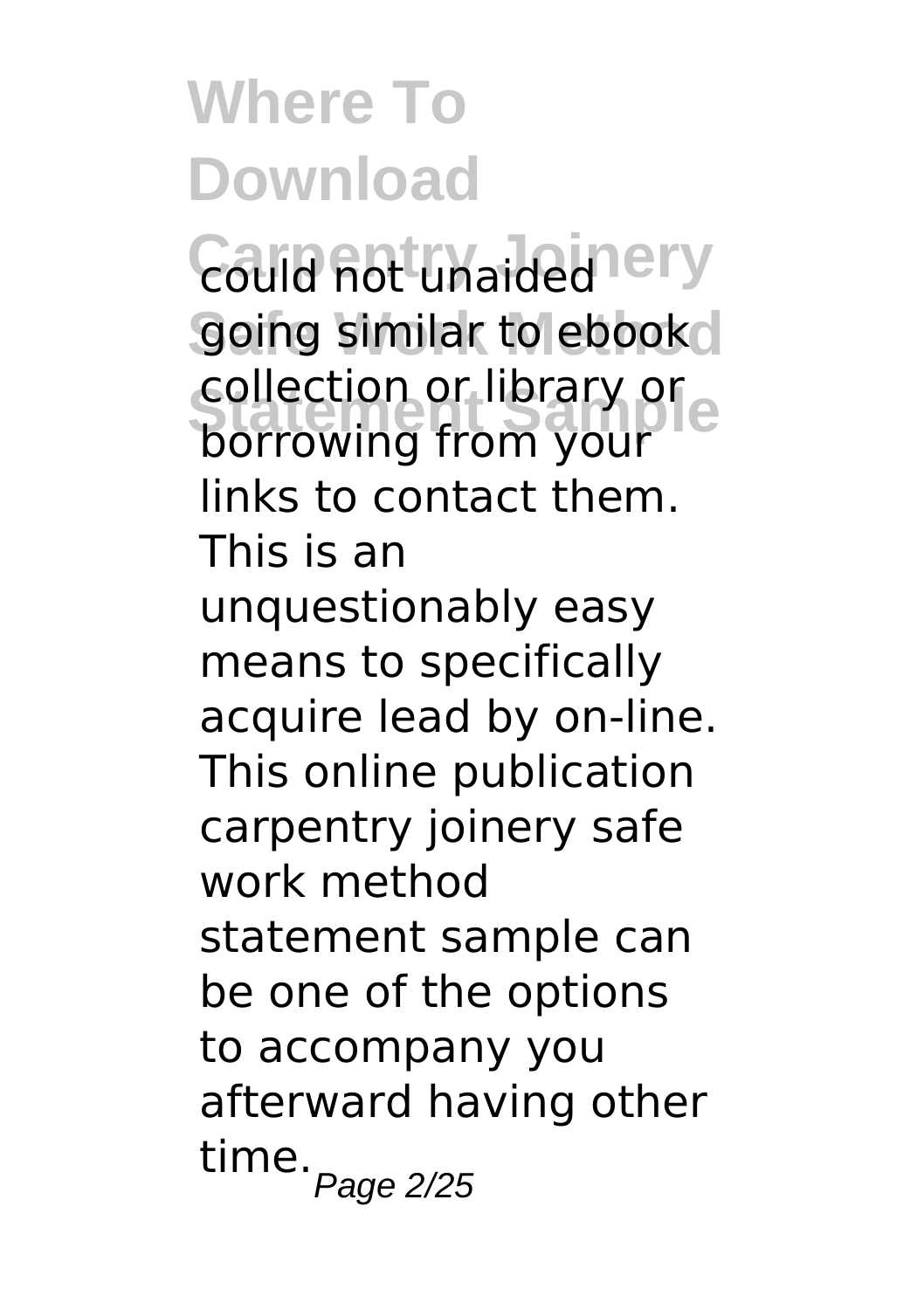**Where To Download Carpentry Joinery It will not waste your d** time. agree to me, the e-book will totally appearance you further business to read. Just invest tiny time to approach this on-line proclamation **carpentry joinery safe work method statement sample** as capably as evaluation them wherever you are now.

ManyBooks is another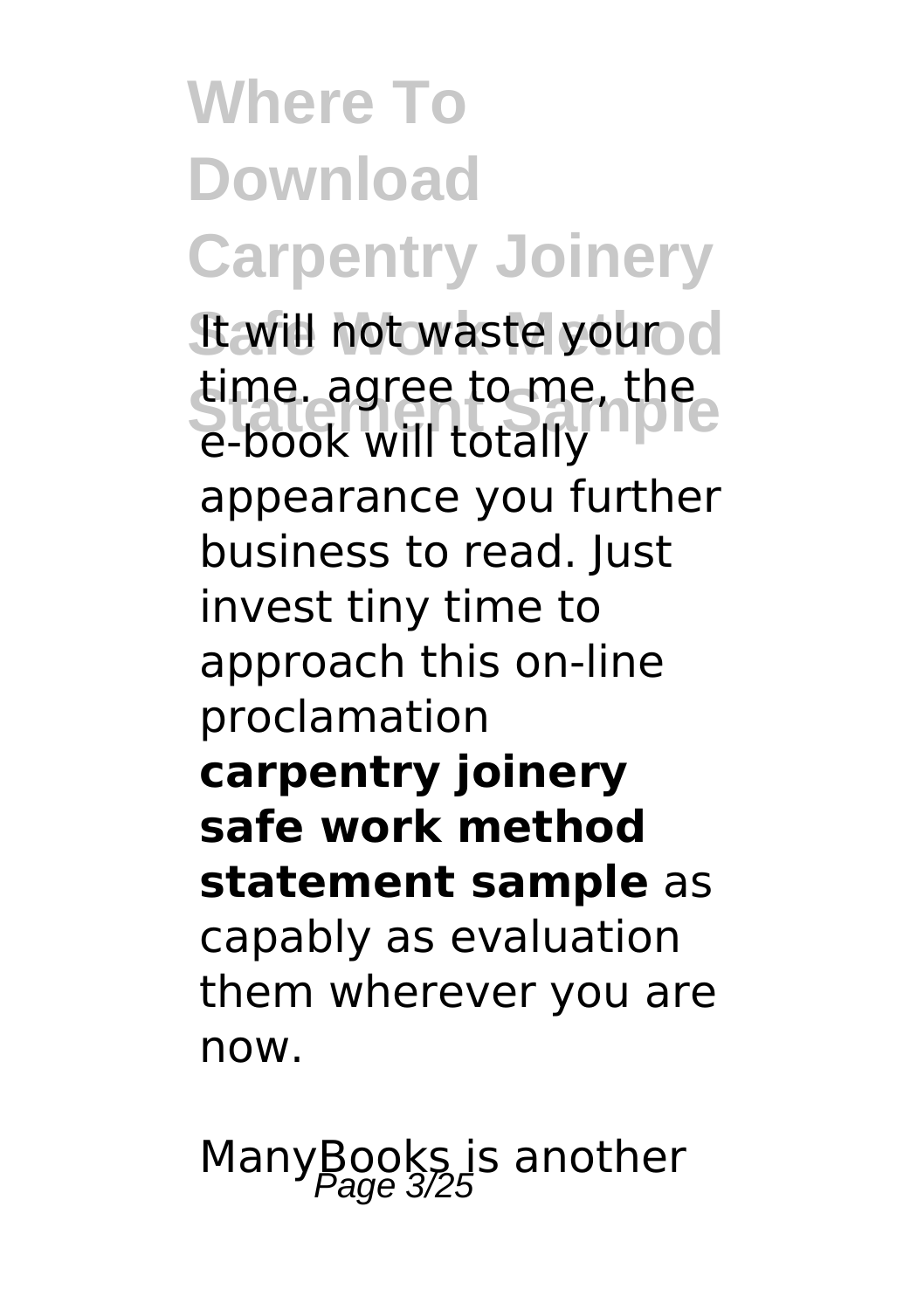free eBook website ery that scours the Internet to ling the greatest and<br>latest in free Kindle to find the greatest and books. Currently, there are over 50,000 free eBooks here.

#### **Carpentry Joinery Safe Work Method**

The Carpentry Joinery Safe Work Method Statement breaks the carpentry work activity into logical job steps, lists the typical hazards associated with each of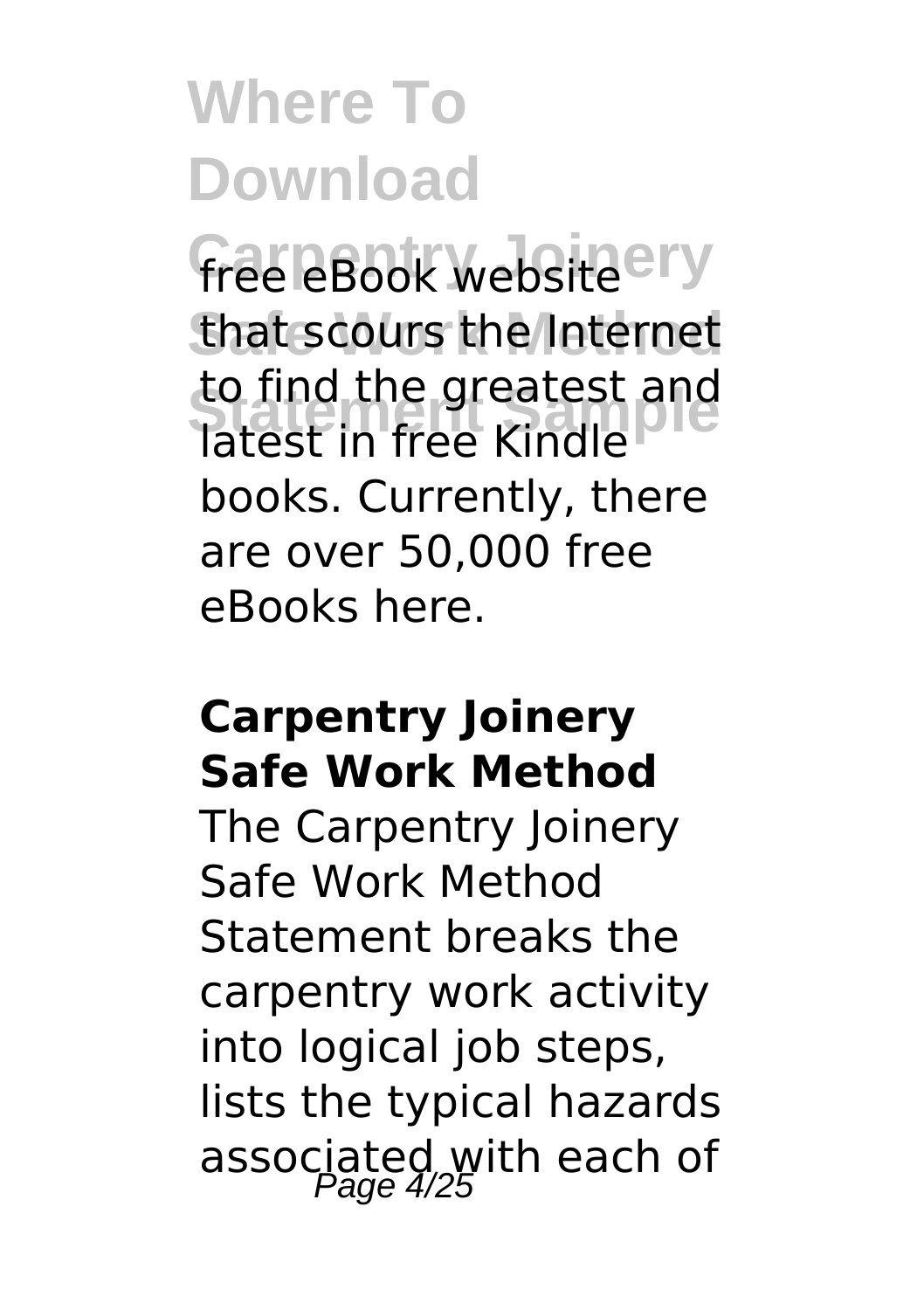these steps, and inery describes the control of **Statement Sample** to eliminate or control measures implemented the risk for the carpenters safety.

#### **Carpentry Joinery Safe Work Method Statement**

This safe work method statement for carpentry template is free to use and editable for your company. A safe work method statement for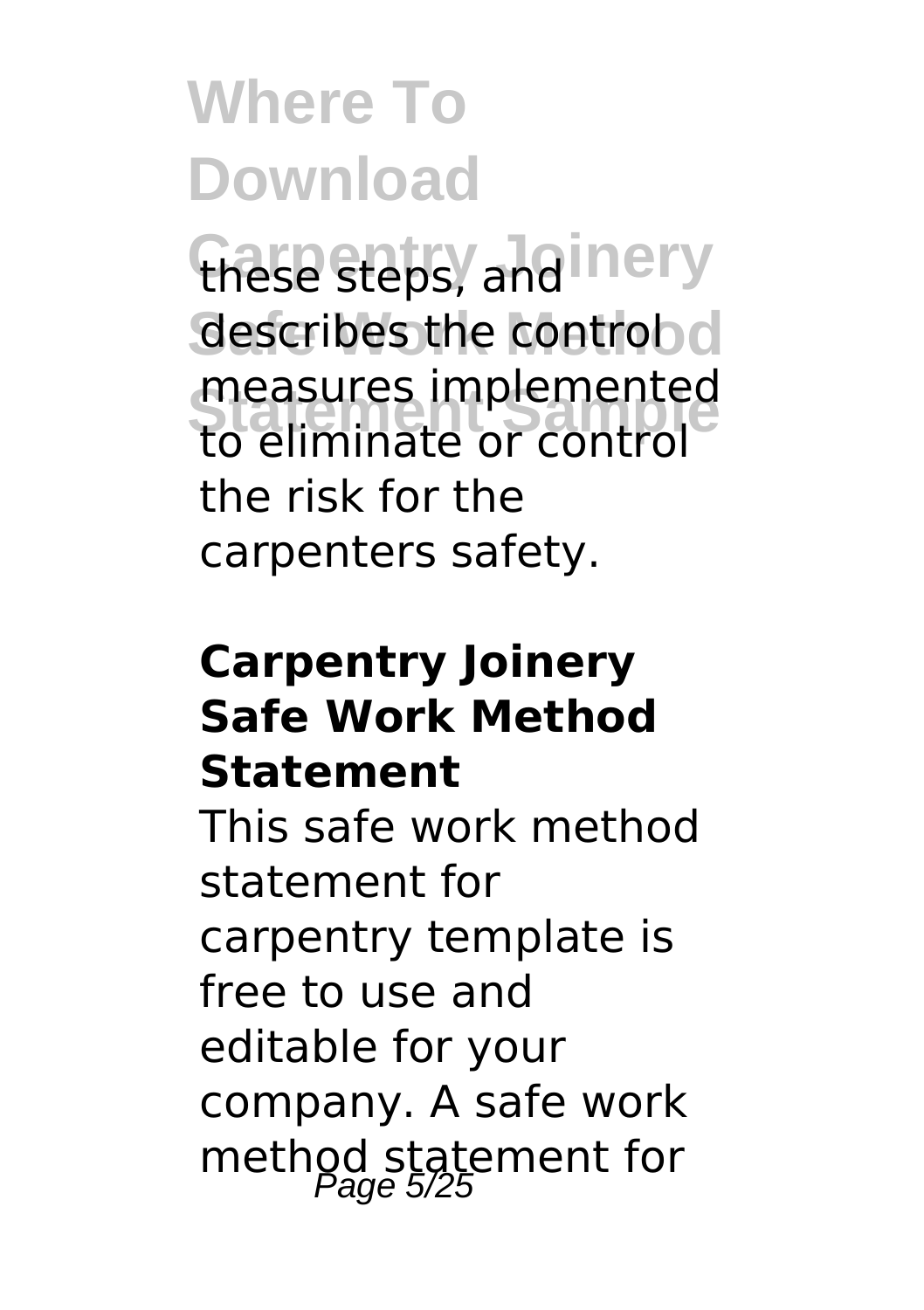**Carpentry outlines the** high risk activities hod **Statement Statement Statement Statement Statement Statement Statement Statement Statement Statement Statement S** involved with which arise from these risks, and then puts controls in place to eliminate or minimise the hazards as much as possible.

### **Carpentry Safe Work Method Statement [Free + editable SWMS]** The Carpentry & Joinery Safe Work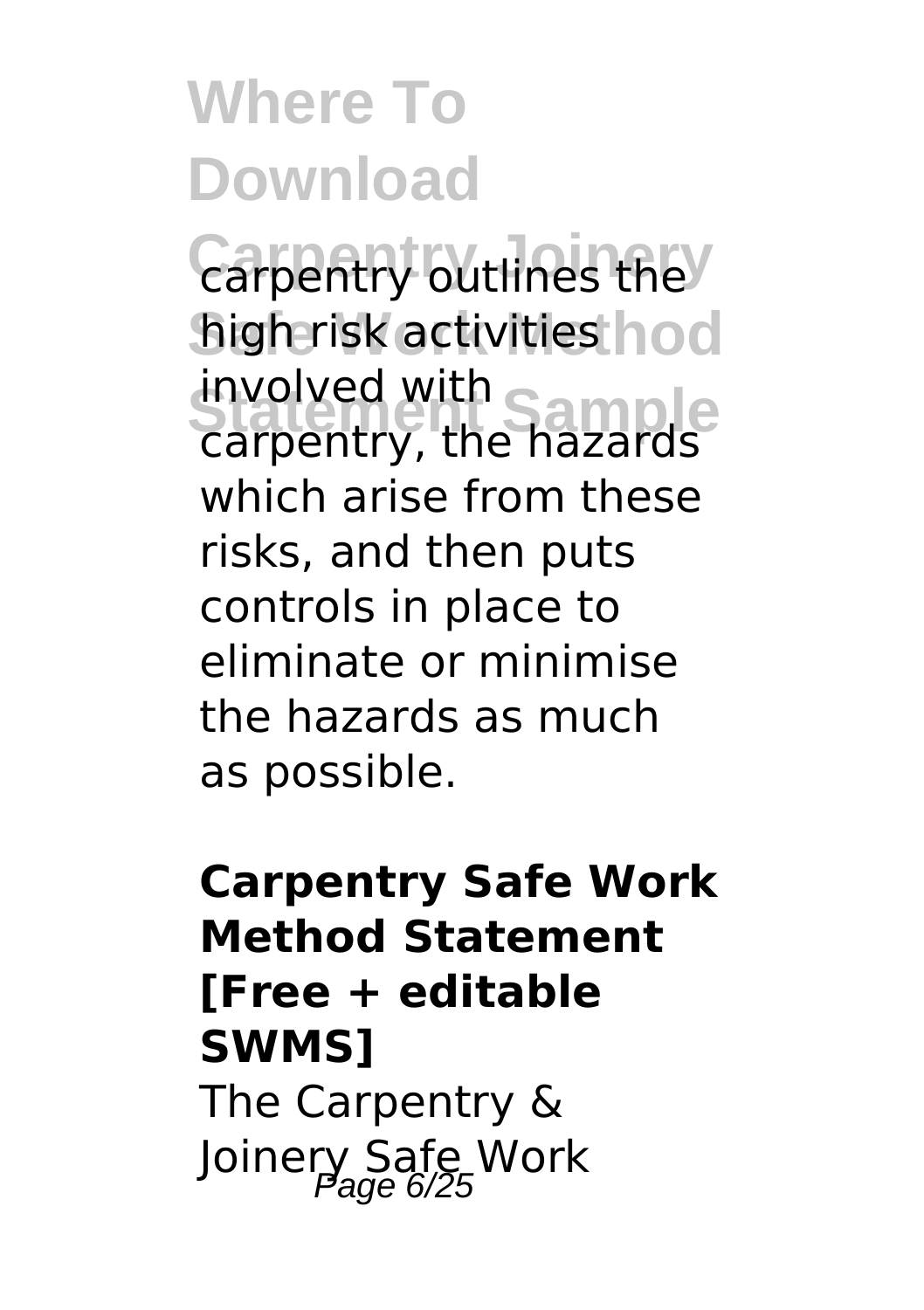**Method Statement** ery (SWMS) is a complete of and comprenensive<br>document that outlines and comprehensive all the on-site procedures. Here are just a few of the key inclusions, site establishment, setting up the work area, fixing panels to walls, joinery installation, ...

**Carpentry Safe Work Method Statements - Builder Assist** The WHS Package -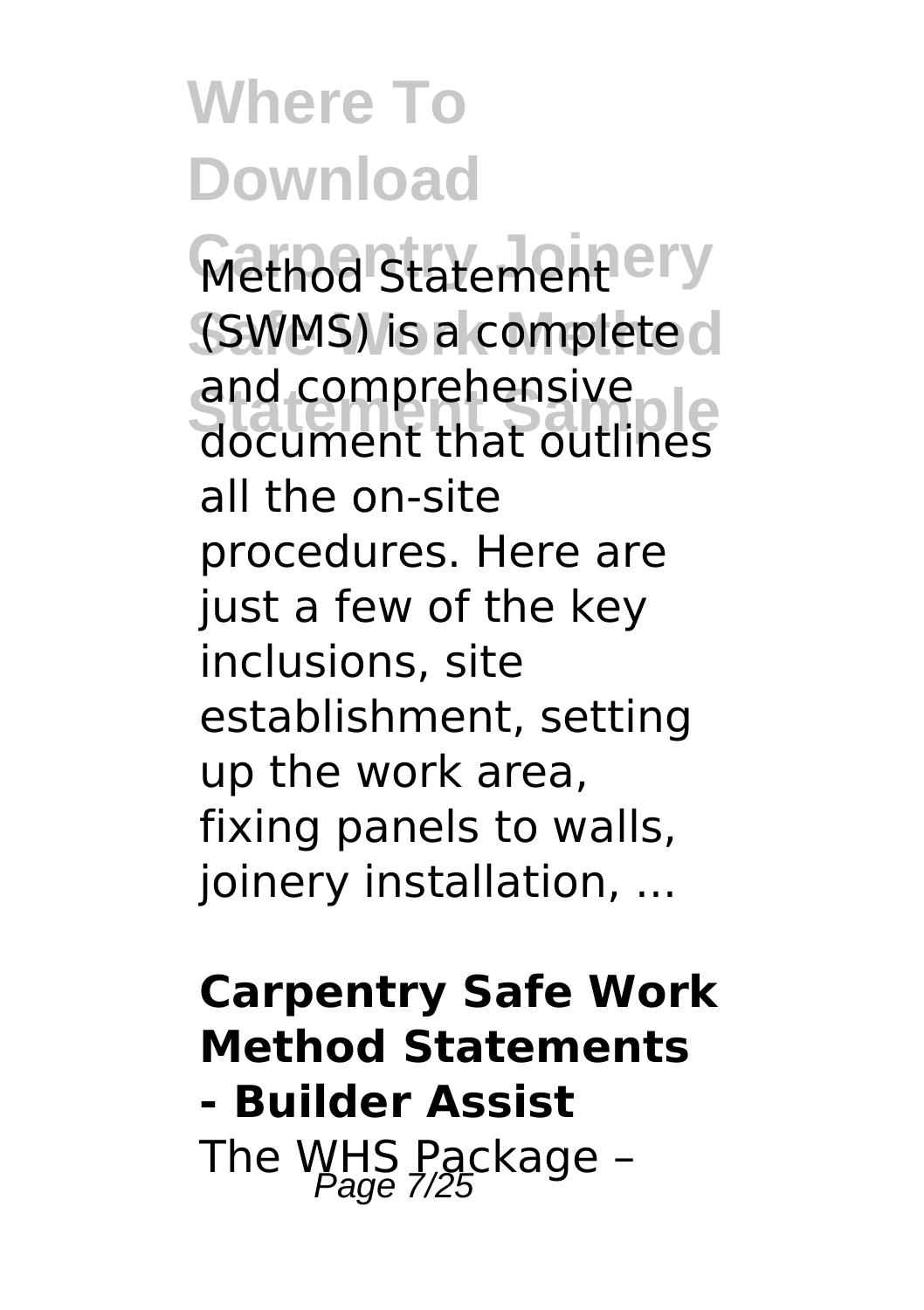Carpentry and Joinery<sup>y</sup> **Safe Work Method** Safe Work Method Statement Package<br>
SWMS\ Package Ple (SWMS) Package includes a completely comprehensive Safe Work Method Statement list. Every Safe Work Method Statement is pre-filled which basically means they're not blank. Actually they are very high quality Work Method Statements and are some of the comprehensive in ...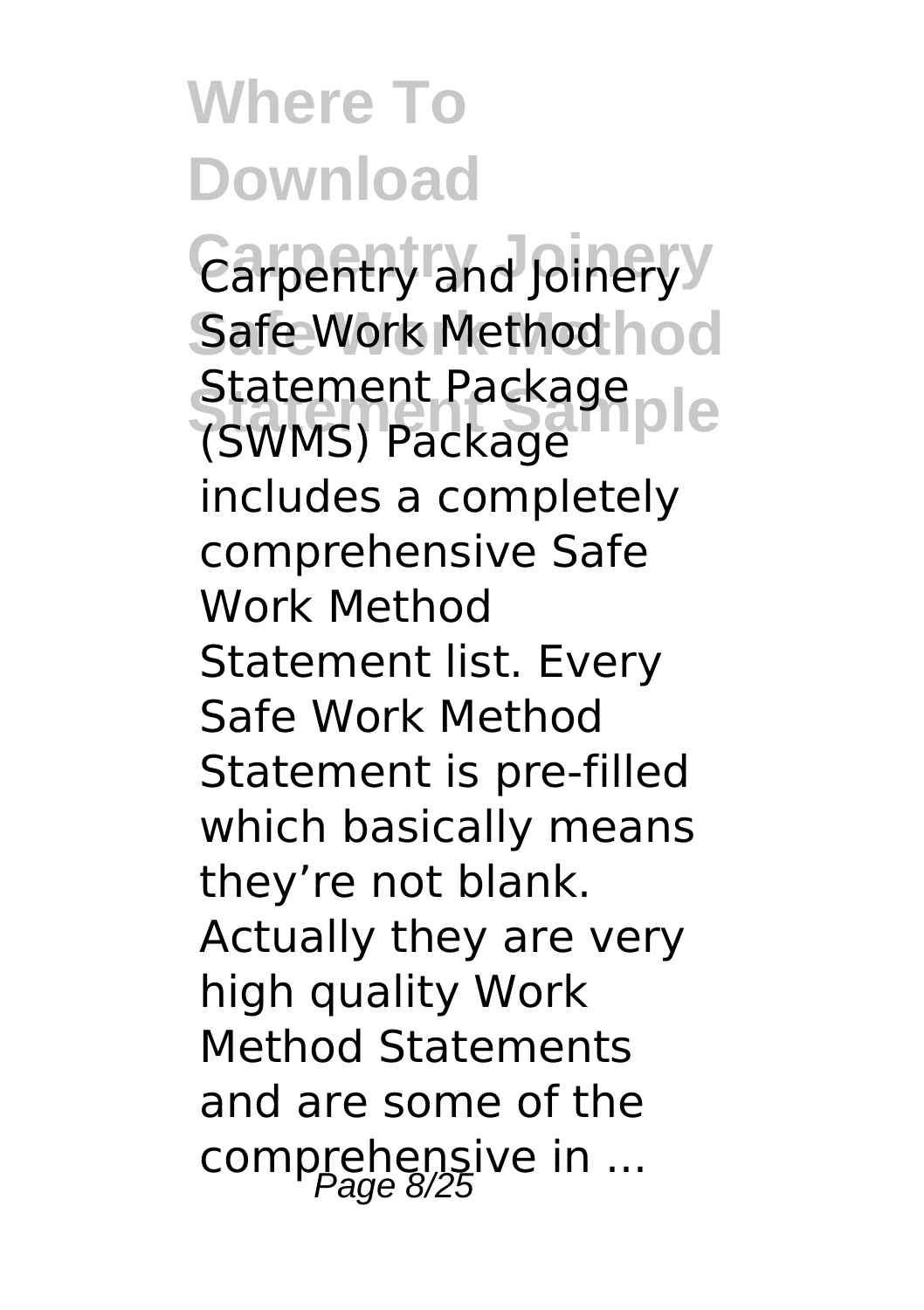**Where To Download Carpentry Joinery WHS Packagelethod Carpentry and mple**<br>Joinery | BlueSafe **Carpentry and Solutions** Carpentry. Sort by. Results 1 - 24 of 135. Access and Step Platforms. \$ 37.50. Base price for ... Commercial Joinery Installation. \$ 37.50. Base price for variant: \$ 45.00. Sales price without tax: \$ 37.50. ... Safe Work Method Statements (A division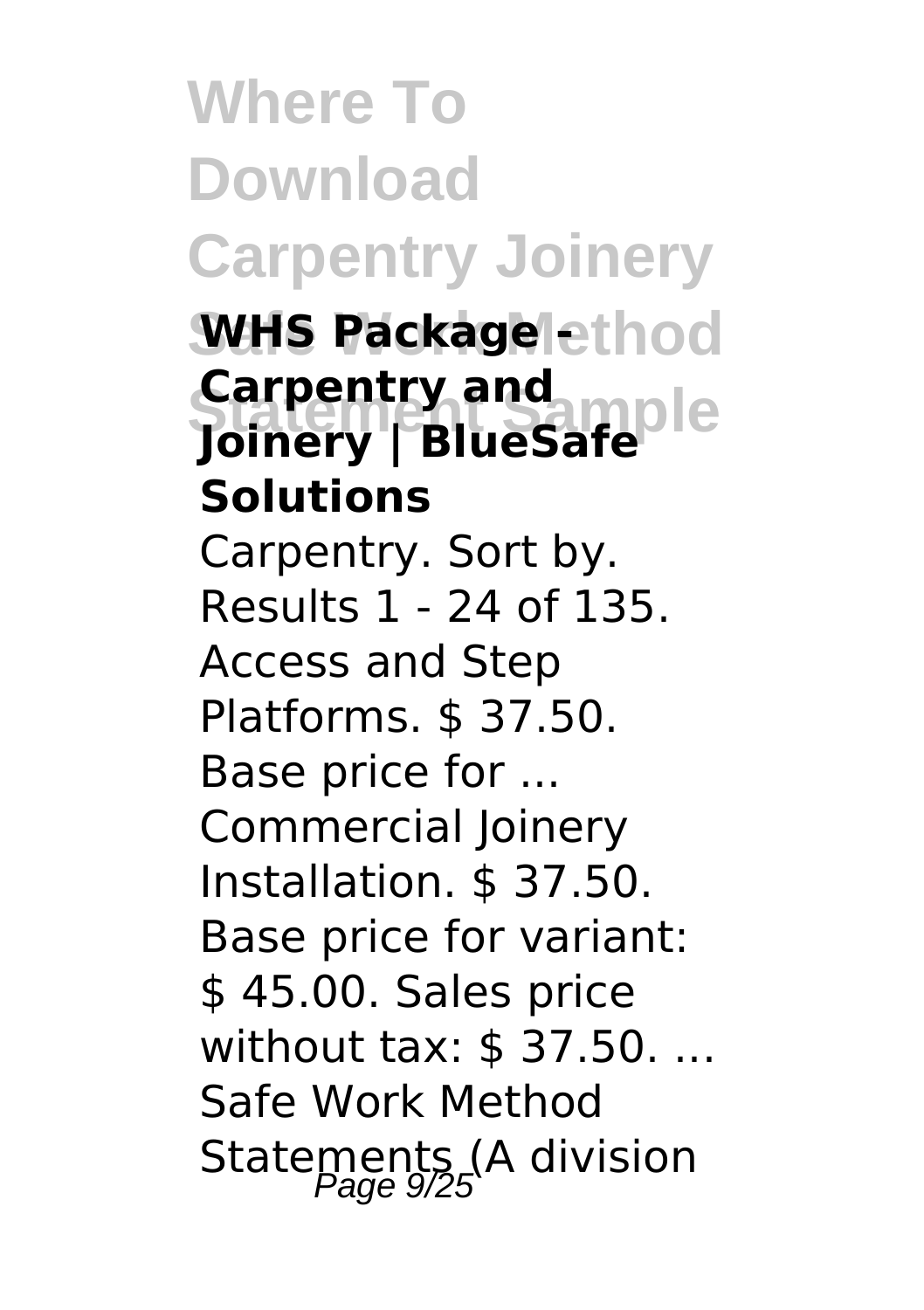*Cf the ASSA Group)*ery **Phone 1300 131 014.** c

### **Statement Sample Carpentry - Safe Work Method Statements**

The answer is not really. Well you could create a document that covers most areas of carpentry work, but it would be hundreds of pages long and would contain more items that did not apply to your project, than items that did. A Safe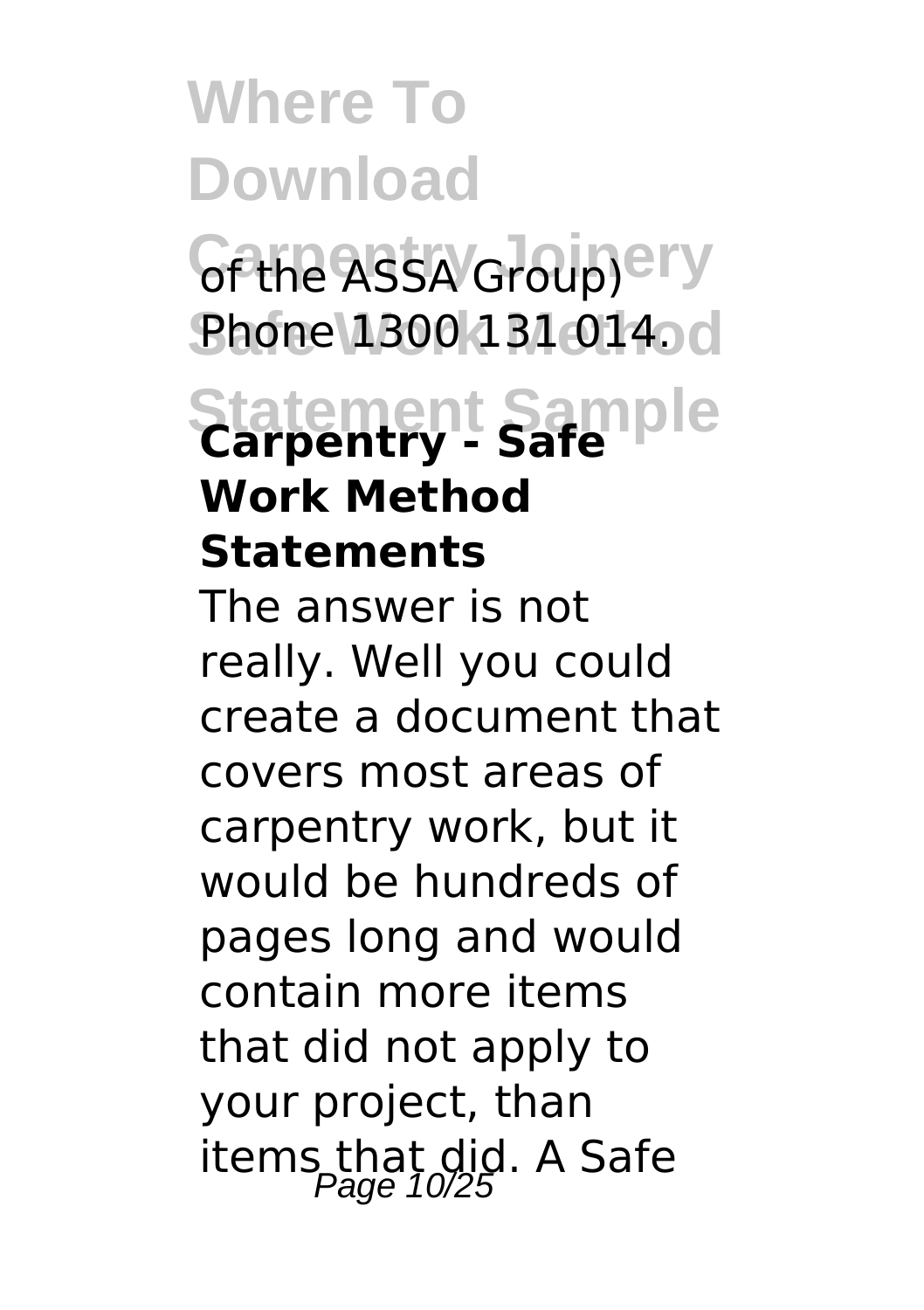Work Method Joinery Statements (SWMS) od **Statement Sample** step by step how you needs to document are going to do a particular job.

### **Carpentry Safe Work Method Statements (SWMS)**

This pre-written Joinery / Cabinet Making Safe Work Method Statement template provides the typical safety controls and possible hazards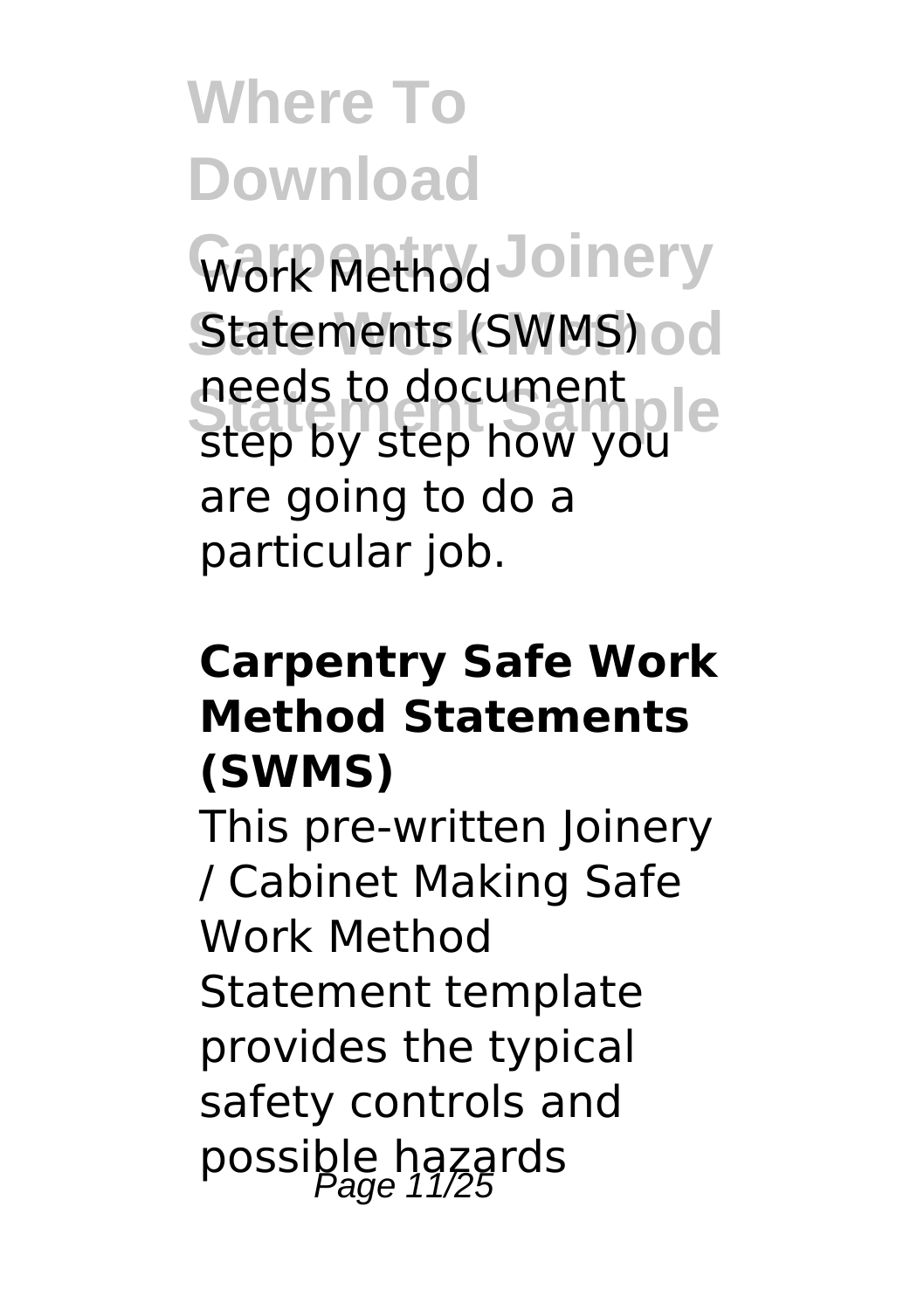**Gassociated with cabinet** making work and thod **Somery. This**<br>Comprehensive Joinery joinery. This / Cabinet Making SWMS will form an essential part of your WHS system if you are responsible for this work activity.

### **SWMS Joinery / Cabinet Making - Safe Work Method Statements** Joinery and Carpentry Health and Safety.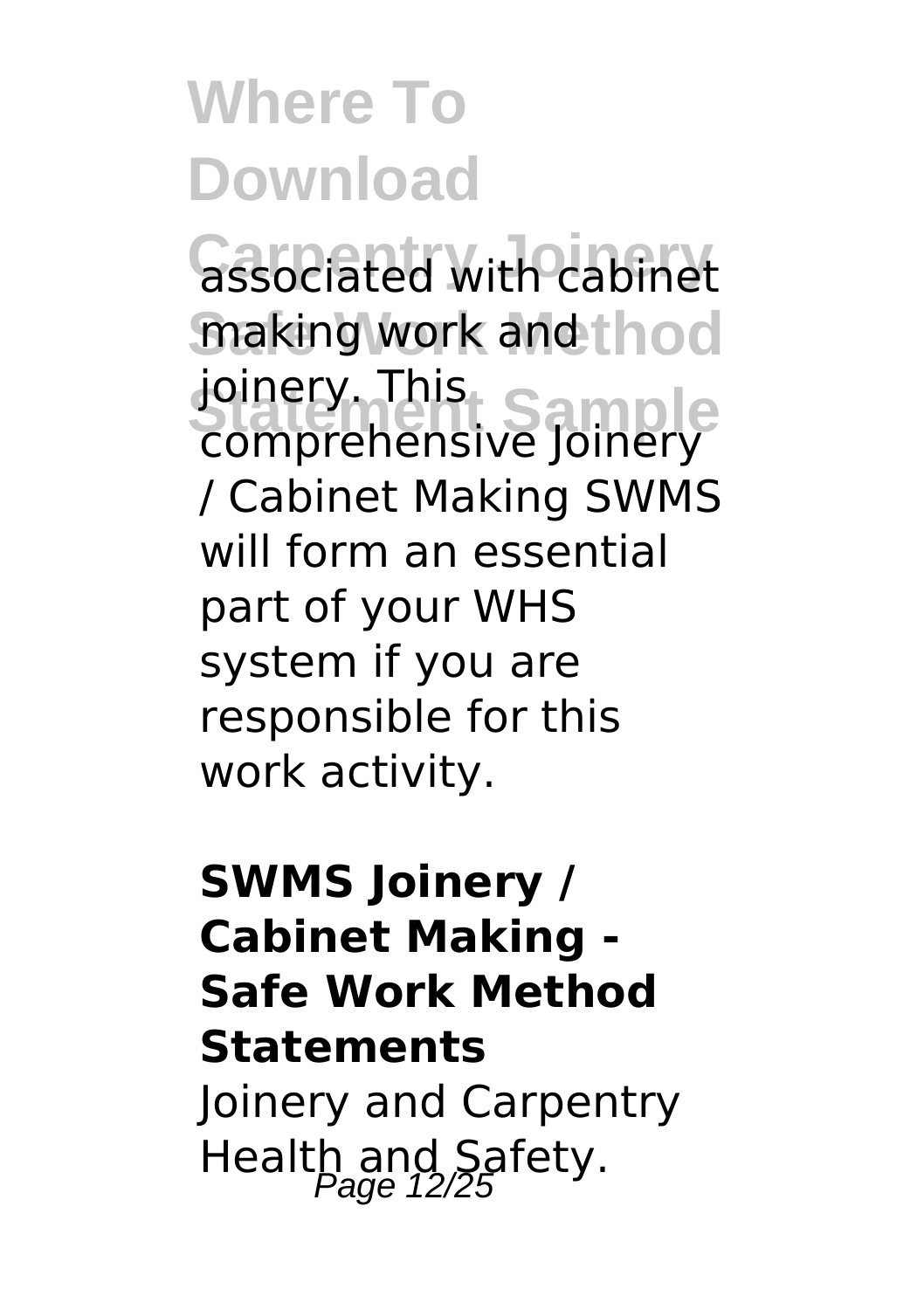**Health and Safety for Y** Carpenters and joiners. **Statement Sample** statement has been The following method developed to provide a safe system of work and must be adhered to at all times, any significant deviation from this system must first be authorised by your Site Manager with approval of an Oliver Wild Ltd Manager.

### **Health and Safety** for carpenters and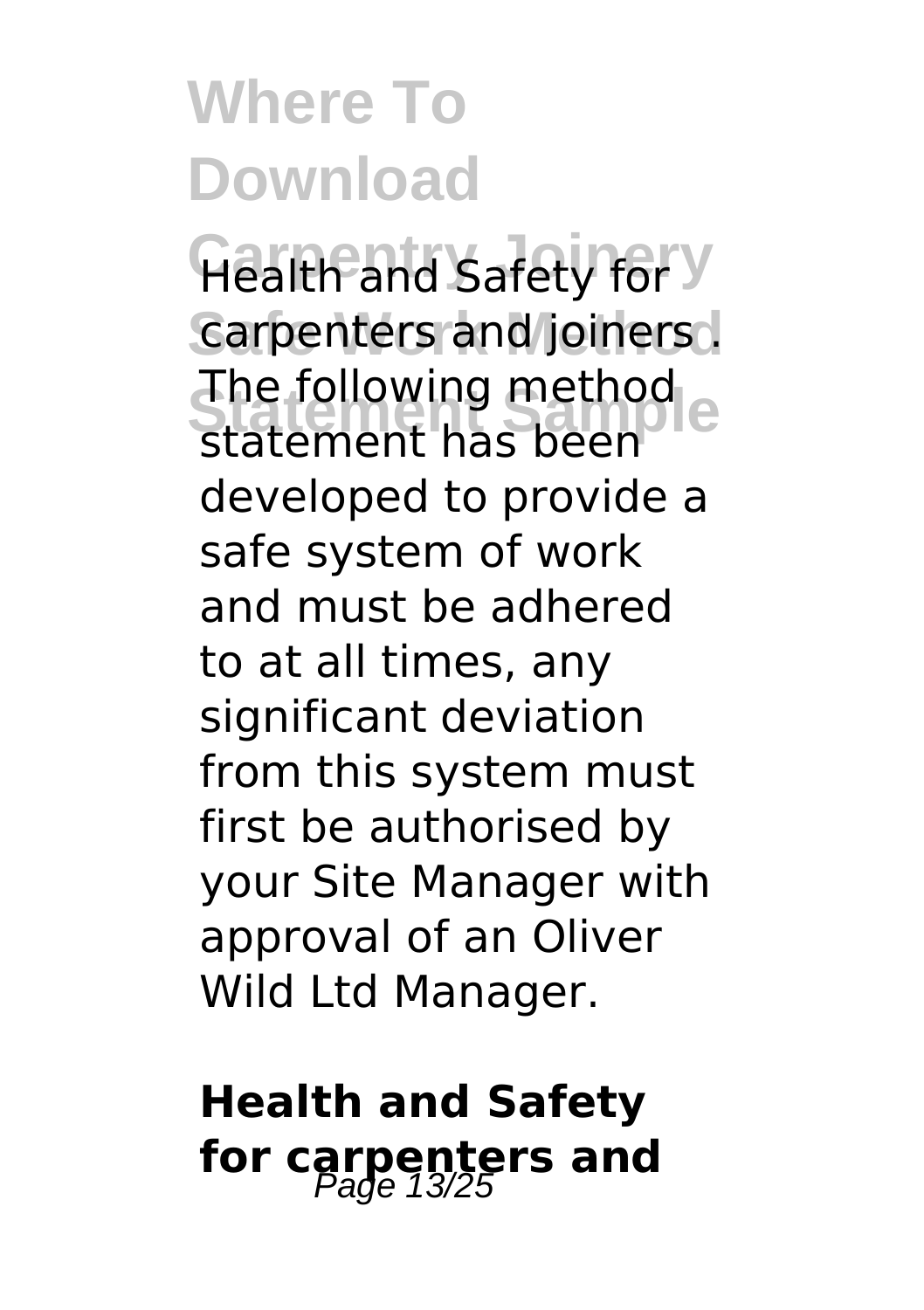**Carpentry Joinery joiners- Oliver Wild** establishing safe work procedural standards,<br>the employer must procedural standards, evaluate the risks involved with the work and assess the degree of due diligence required for the circumstances involved. The more hazardous the work, the greater degree of diligence required. Generic safe work procedures are discouraged as they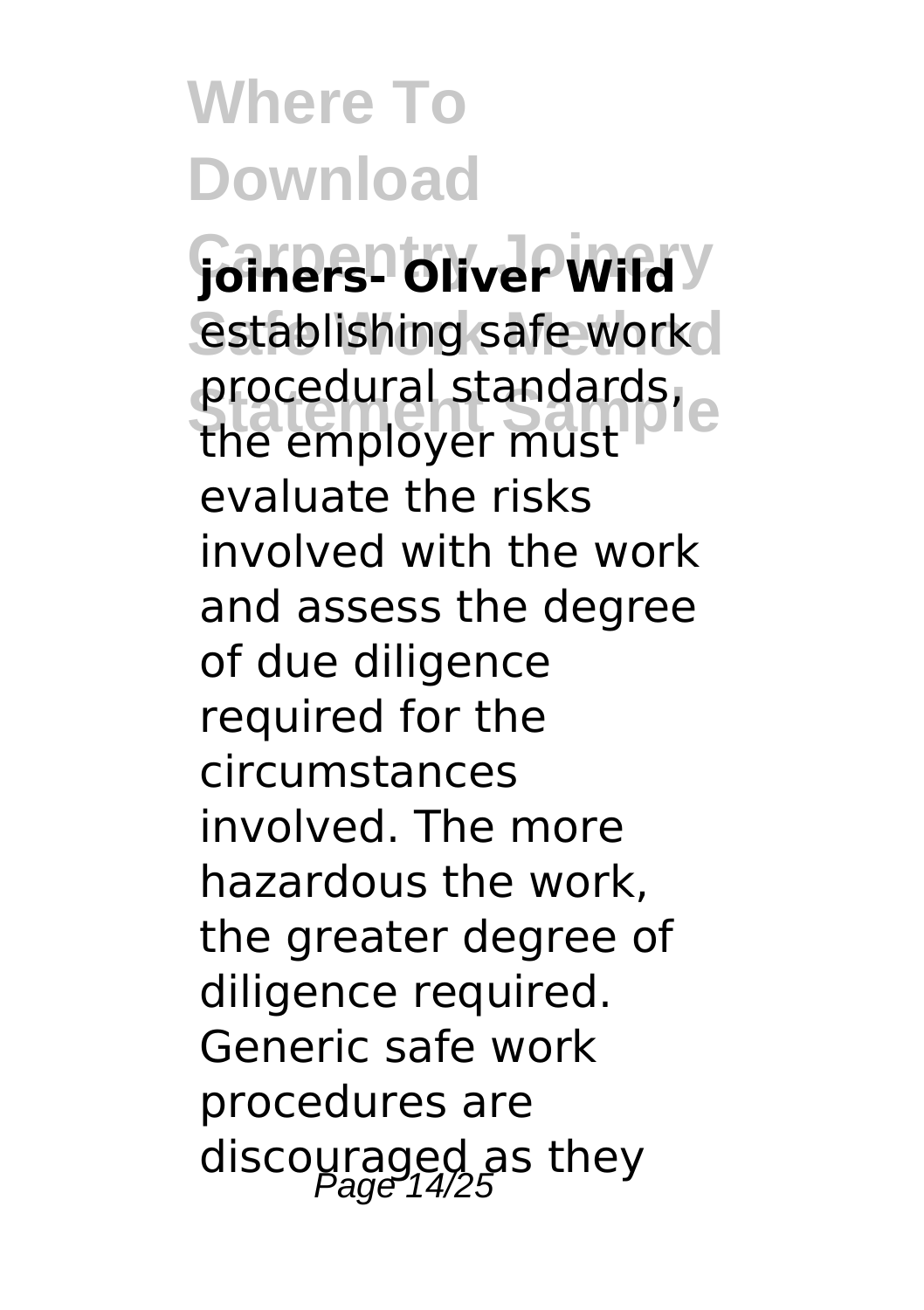may tend to overlook **y Safe Work Method SAMPLE SAFE WORK PROCEDURES (TEMPLATES)** Site Carpentry. QCF641 Conforming to general health, safety and welfare in the workplace. 1.4 State why and when health and safety control equipment, identified by the principles of protection, should be used relating to types, purpose and limitations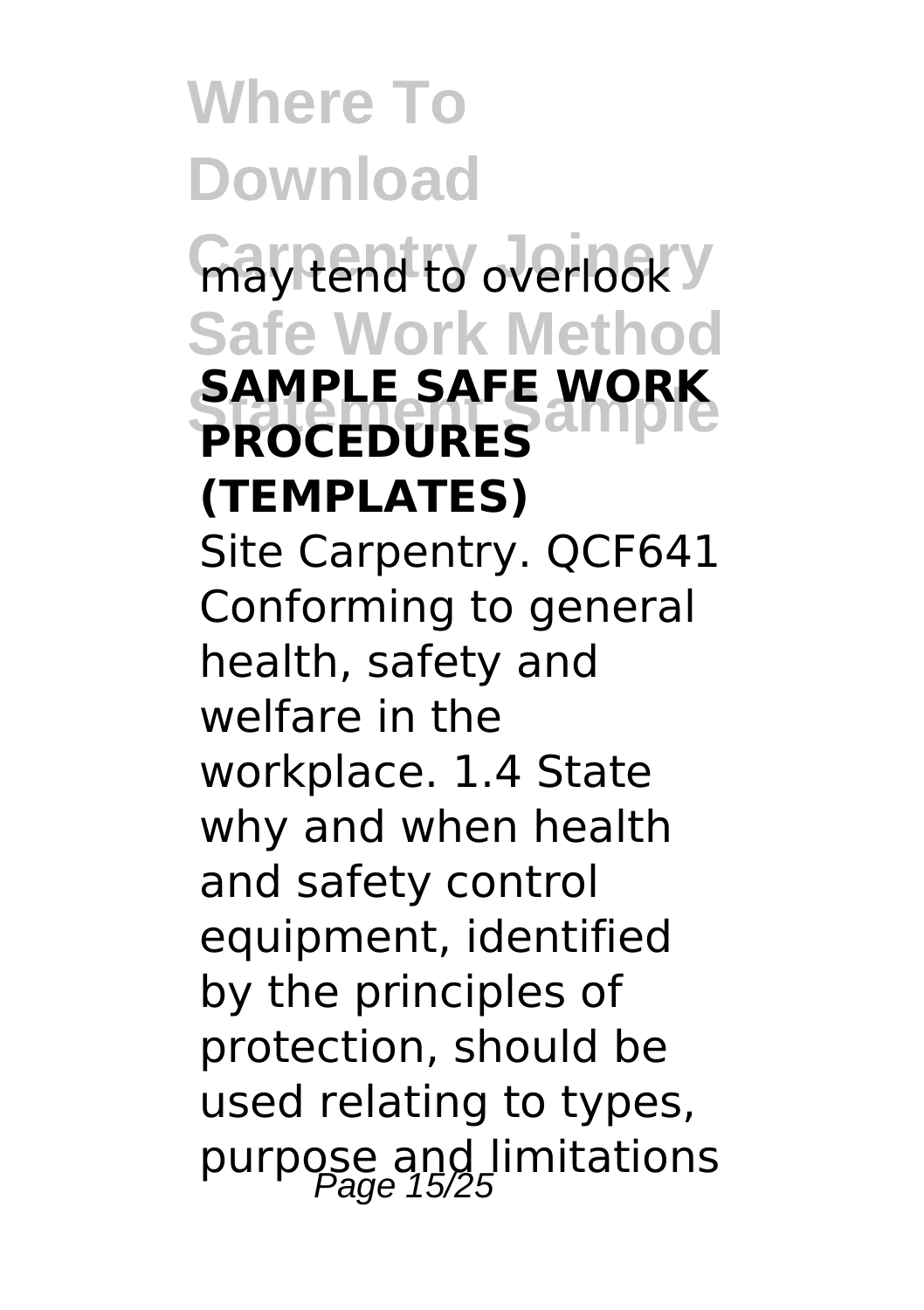of each type, the work Situation, occupational use and the general<br>work environment, in use and the general relation to:

**NVQ Carpentry Level 2 - Wikibooks, open books for an open ...** Our range of Carpentry SWMS or Safe Work Method Statements cover the most common work activities associated with the Carpentry industry. These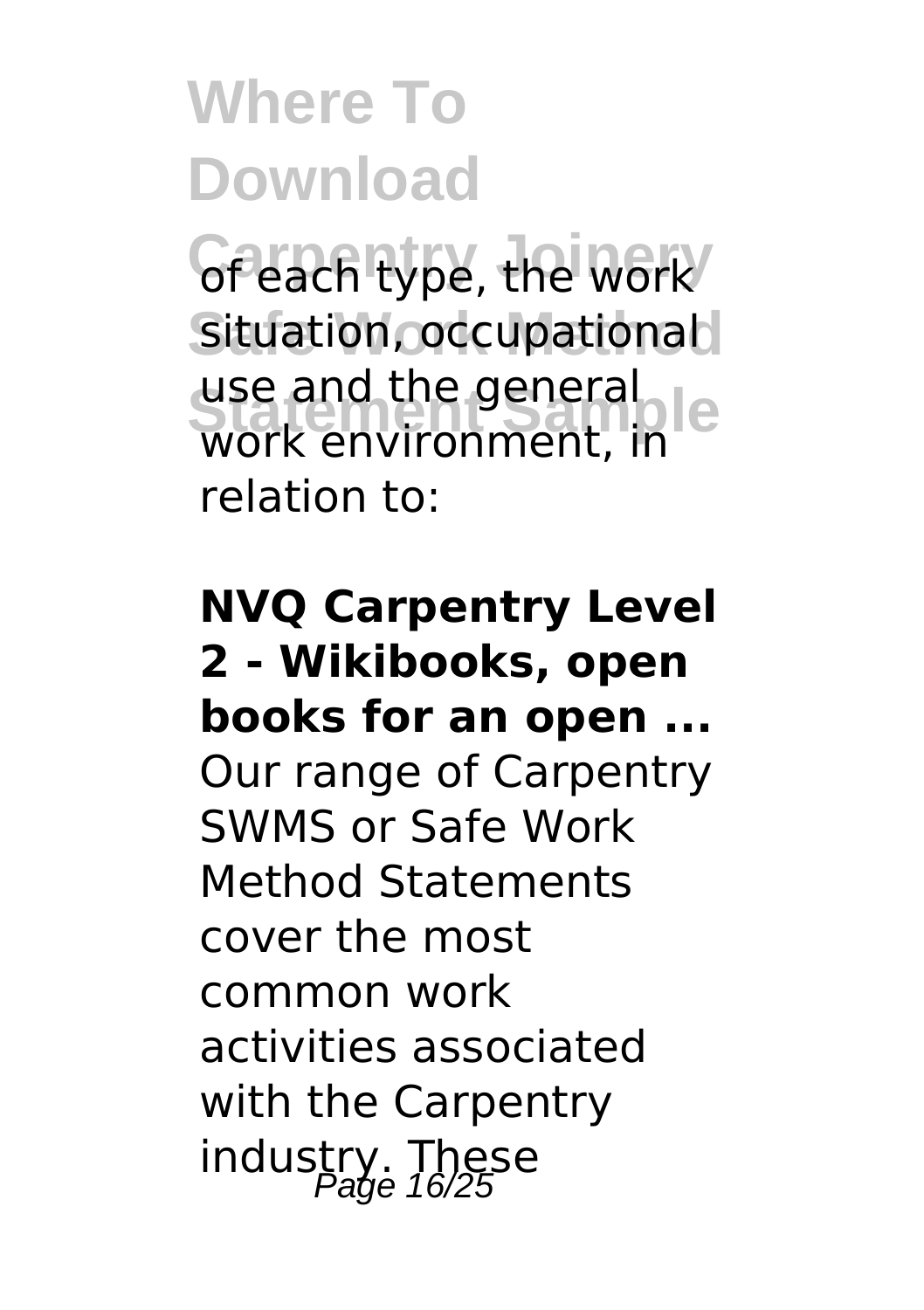Carpentry related Safe Work Method Method Statements (SWMS)<br>provide a way for you Statements (SWMS) as an employer or PCBU to provide health and safety training by ensuring your staff are aware of the possible risks and hazards associated with tasks they perform.

**Carpentry SWMS | Safe Work Method Statements** Information on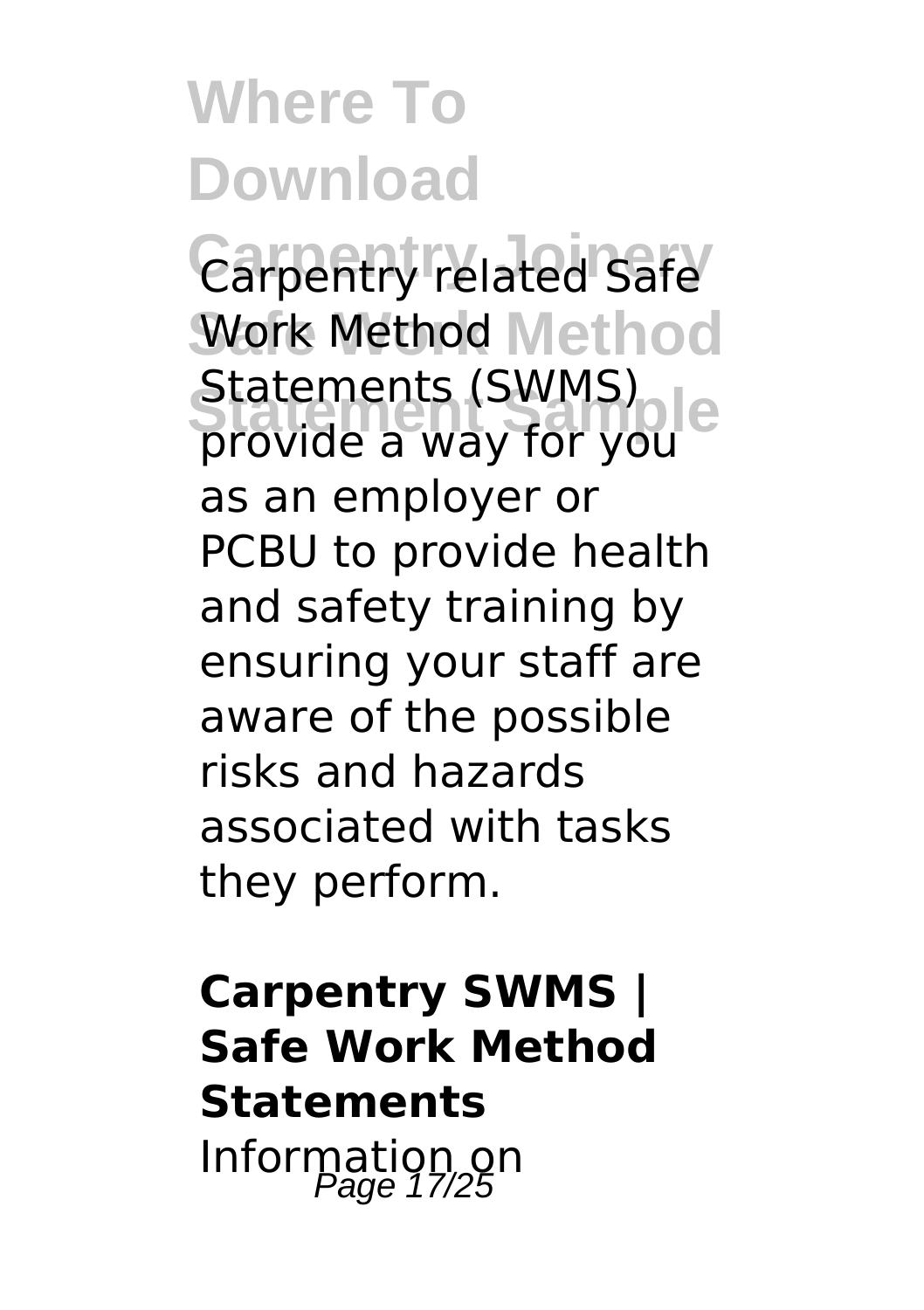**preventing injuries in y** carpentry work.lethod WorkSafe Victoria<br>acknowledges acknowledges Aboriginal and Torres Strait Islander people as the Traditional Custodians of the land and acknowledges and pays respect to their Elders, past and present.

### **Carpentry - WorkSafe** This SWMS provides construction safety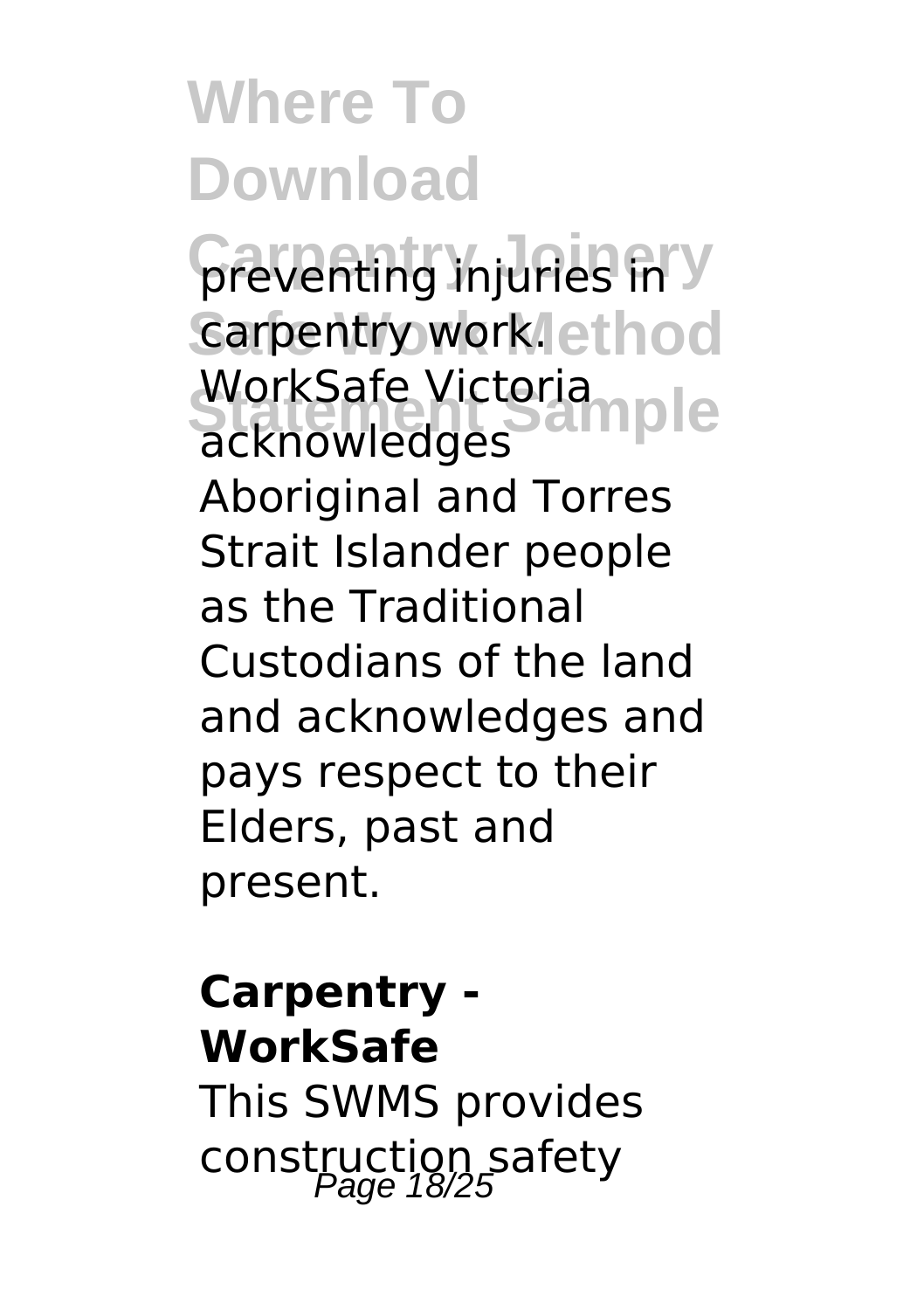**Carpentry Joinery** procedures for carpentry and joinery d maintenance work.<br>Here is a list of Here is a list of compliance content included in this SWMS: A fillable PDF information page is provided where you can add site and task specific details to the SWMS Safe Work Method Statement (SWMS) instructions are provided

### **SWMS Carpentry &**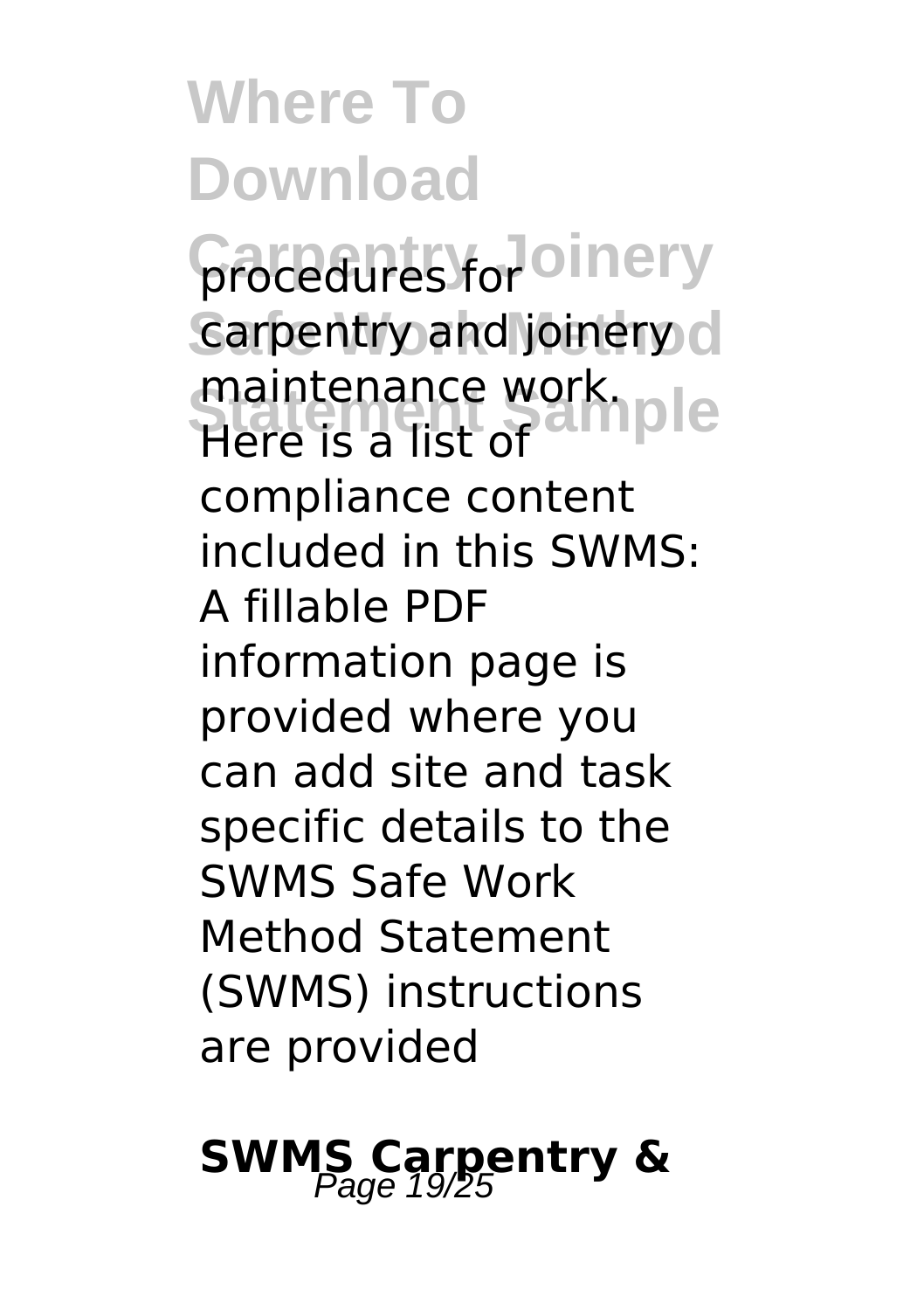**Carpentry Joinery Joinery Maintenance Work** Work Method **Strie answer is not**<br>really. Well you could The answer is not create a document that covers most areas of carpentry work, but it would be hundreds of pages long and would contain more items that did not apply to your project, than items that did. A Safe Work Method Statements (SWMS) needs to document step by step how you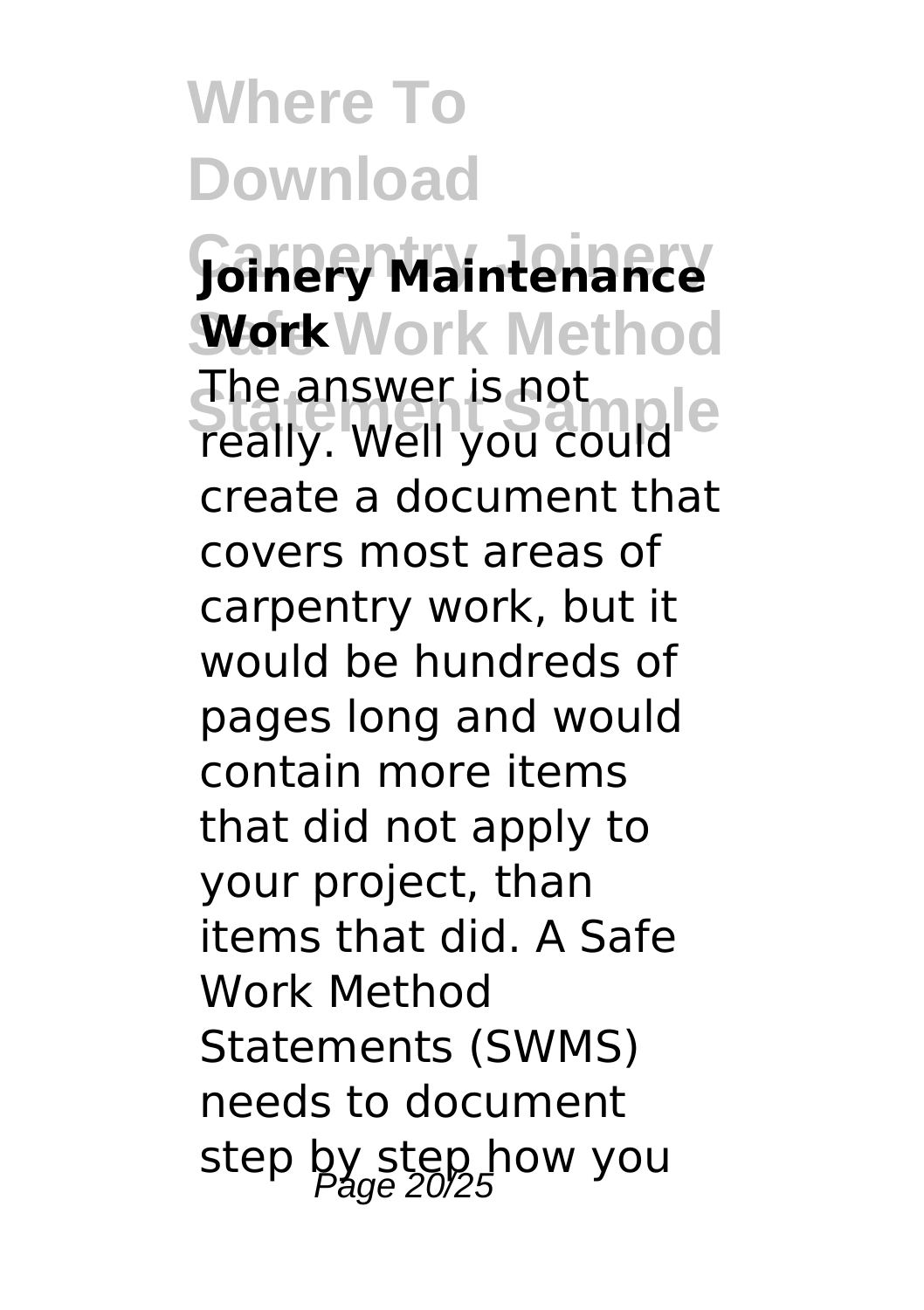Gre going to do a nery **particular job. Method** 

**Statement Sample Carpentry Job Safety Analysis (JSA)** Our Carpentry Safe Work Method Statements (SWMS) are templates of the commonly used documents for Carpentry Tasks that may be a necessary portion of your business health and safety system or procedures. These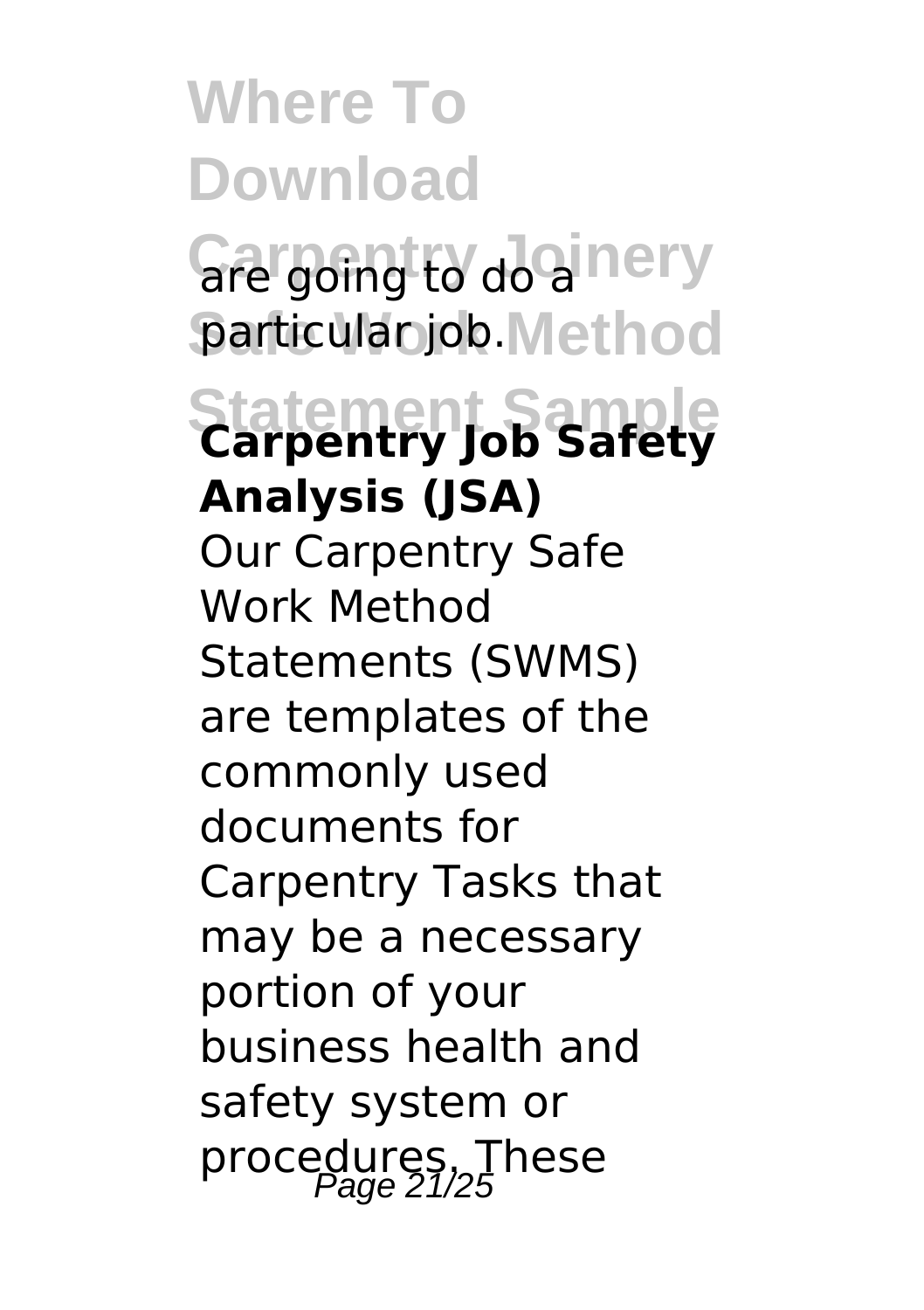SWMS templates cover a wide range of ethod **Supplications within the** carpentry industry.

#### **CARPENTRY SWMS | SAFE WORK METHOD STATEMENTS**

The sample safe work method statement carpentry internal fixout of a building is an extract of the first two identified health and safety hazards associated with the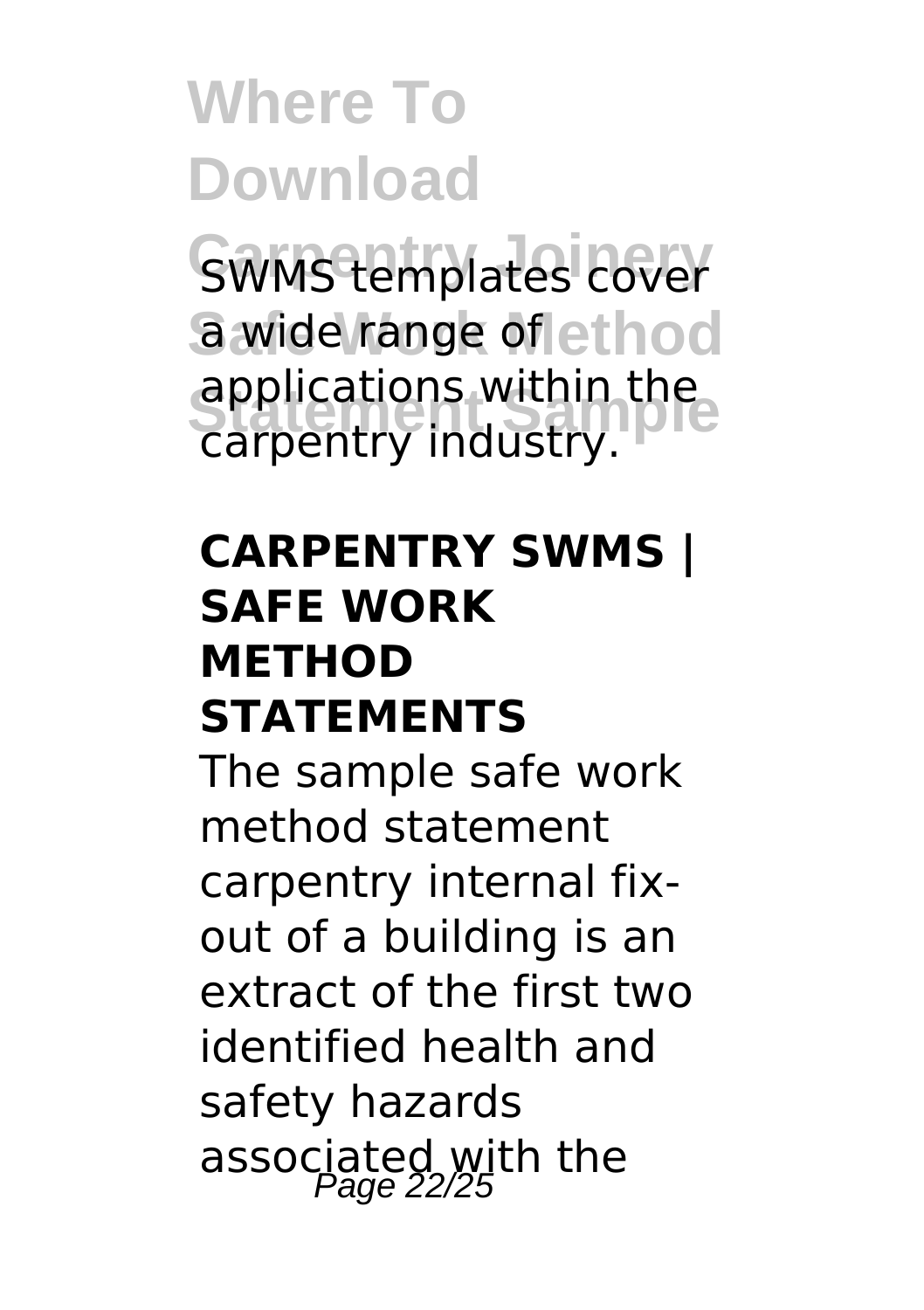**Carpentry internal fix-Y** out of a building orhod structure.<br>Statement Sample

### **Carpentry safe work method statement internal fix out** Carpentry & Joinery Maintenance Work SWMS. \$88.00 Working Near Overhead Powerlines SWMS. \$88.00 Site Set Up & Demolition SWMS. \$88.00 ... If you would like to find out more about our carpentry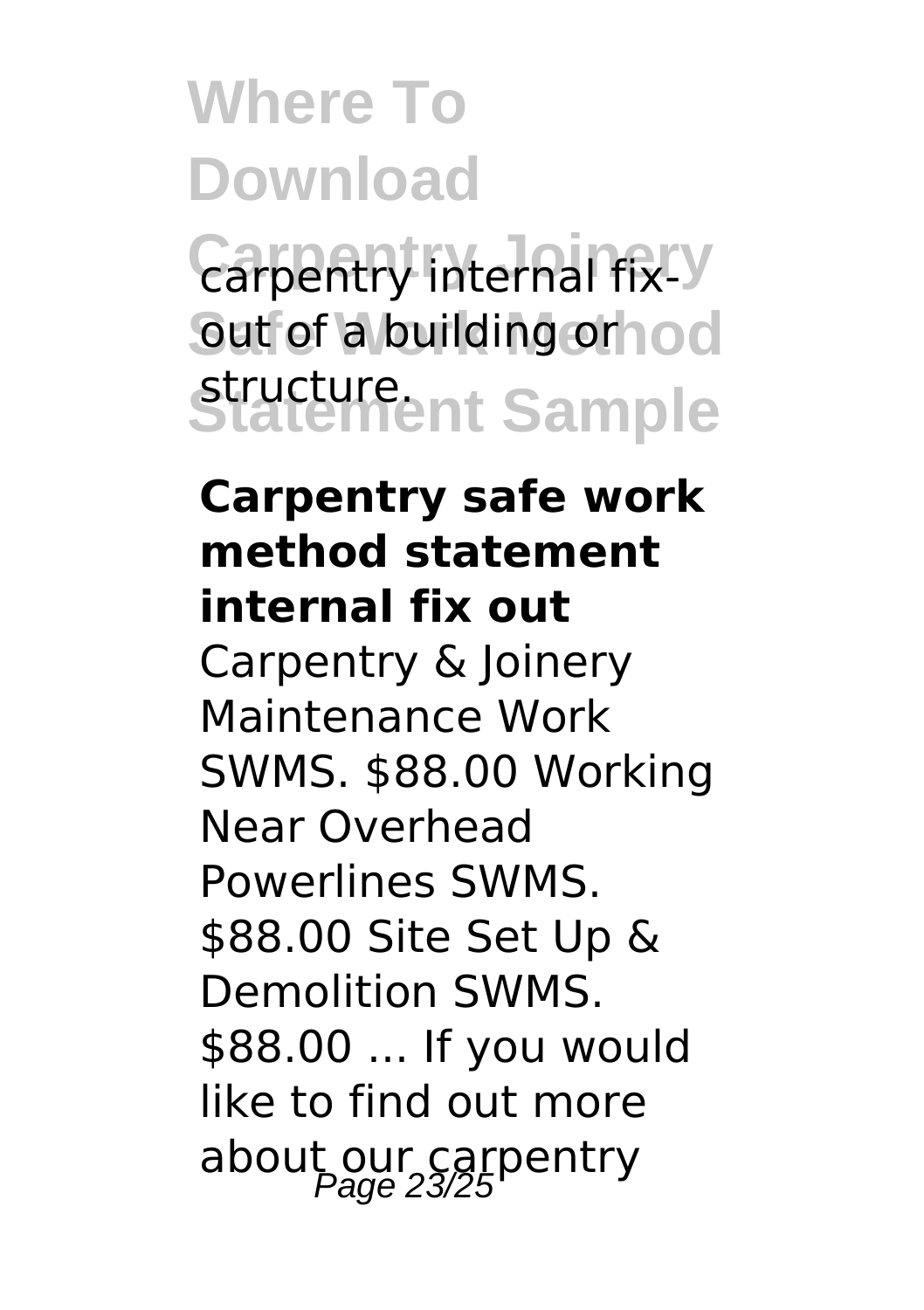Safe Work Method<sup>lery</sup> Statements or would d **Statement Contribution**<br>
on required Safety like more information documents, ...

### **Safe Work Method Statement Carpentry | SWMS Template Carpentry** Carpentry health and safety documents. If you're a carpenter and are being asked to provide risk assessments, method statements, RAMs or